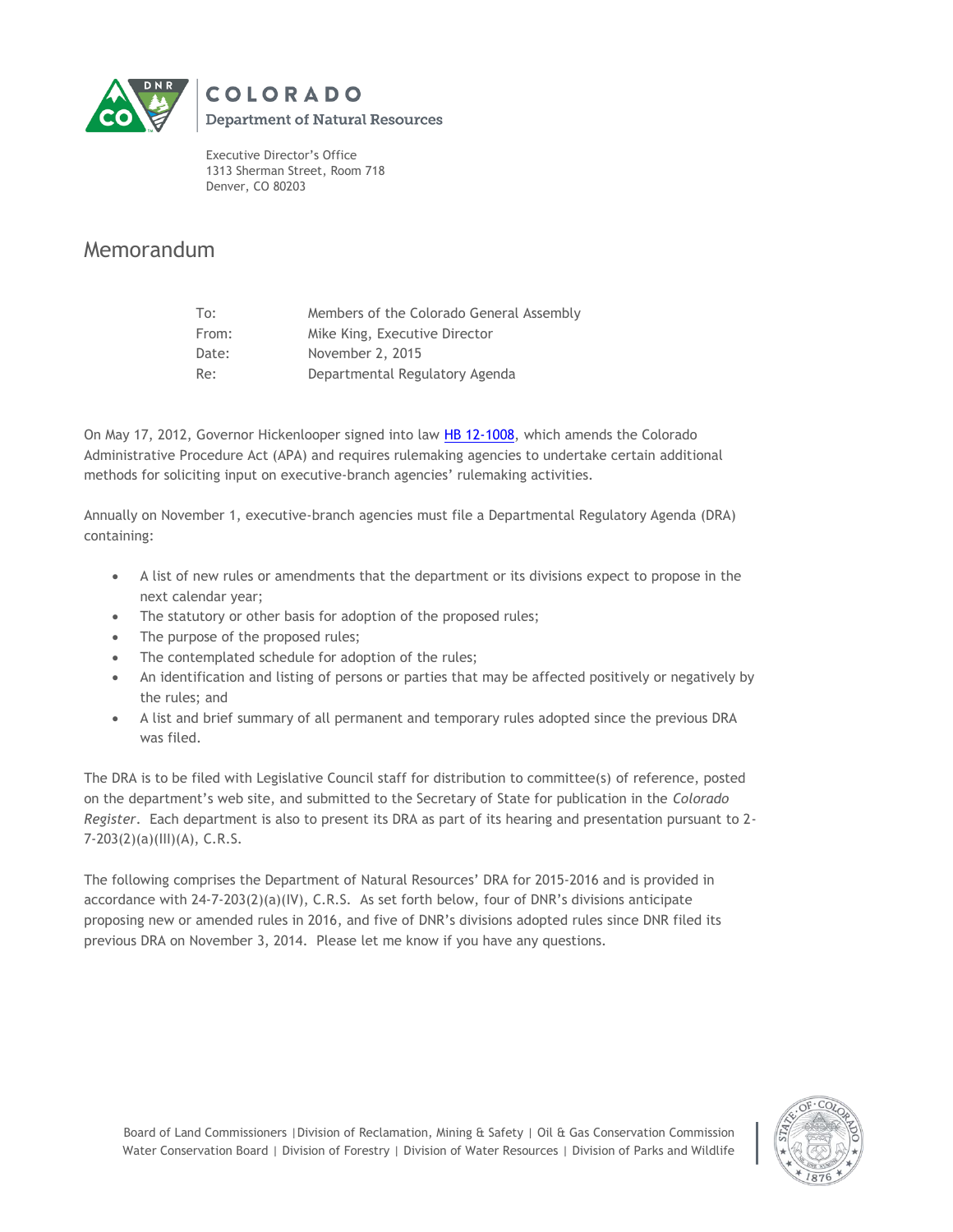#### **1) Colorado Parks and Wildlife**

The Colorado Parks and Wildlife (CPW) Commission is a citizen board, appointed by the Governor, which sets regulations and policies for Colorado's state parks and wildlife programs. While some annual regulations passed by the Commission contain substantive programmatic and management changes, they most often address public use of state parks and hunting and fishing restrictions, including season dates, hunting areas, bag and possession limits, licensing requirements, manner of take provisions, land use regulations, and any other special conditions or restrictions necessary to properly manage Colorado's state parks and wildlife.

The tables found below set forth CPW's anticipated regulatory hearings for 2016 as well as its regulatory summary for 2014-15. These rulemaking proceedings are authorized pursuant to the Parks and Wildlife Commission's authority in sections 33-1-101 to 33-6-209, C.R.S. (the "Wildlife Act), and especially sections 33-1-104, 33-1-106, 33-1-107, 33-1-108, 33-1-121, 33-2-104, 33-2-105, 33-2-106, 33-3-104, 33-4-101, 33-4-102, 33-5.5-102, 33-6-107, 33-6-109, 33-6-112, 33-6-113, 33-6-114, 33-6-114.5, 33-6-117, 33-6-119, 33-6-121, 33-6-124, 33-6-125, 33-6-127, 33-6-128, 33-6-130, 33-6-205, 33-6-206, 33-6-207, 33-6-208, 33-6-209, C.R.S., and in sections 33-10-101 to 33-33- 113, C.R.S. (the "Parks Act"), and especially sections 33-10-106, 33-10-107, 33-10.5-107, 33-11-109, 33-12-101, 33- 12-103, 33-12-103.5, 33-12-106, 33-12.5-103, 33-13-103, 33-13-104, 33-13-106, 33-13-109, 33-13-110, 33-13-111, 33-14-107, 33-14.5-107, 33-32-103 and 33-33-105 C.R.S.

| <b>Month</b> | <b>Chapter</b>                                                            | <b>Regulatory Change*</b>                                                             | <b>Step</b> | <b>Finalized</b>  | <b>Affected</b><br><b>Parties</b> |
|--------------|---------------------------------------------------------------------------|---------------------------------------------------------------------------------------|-------------|-------------------|-----------------------------------|
|              |                                                                           |                                                                                       |             |                   |                                   |
|              | Chapter P-1 - Parks and Outdoor<br><b>Recreation Lands</b>                | Open annually for all issues                                                          | Step 1 of 2 | <b>March 2016</b> | Parks users                       |
|              | Chapter P-7 - Passes, Permits and<br>Registrations                        | Open annually for all issues                                                          | Step 1 of 2 | <b>March 2016</b> | Parks users                       |
|              | <b>Chapter W-0 - General Provisions</b>                                   | Open annually for all issues                                                          | Step 2 of 2 | Jan. 2016         | Hunters/anglers                   |
|              | Chapter W-2 - Big Game                                                    | Annual changes to sheep and goat quotas                                               | Step 1 of 1 | Jan. 2016         | <b>Hunters</b>                    |
| January      | Chapter W-2 - Big Game                                                    | Annual changes to deer, elk, pronghorn,<br>bear, moose, sheep, goat, and lion seasons | Step 2 of 2 | Jan. 2016         | <b>Hunters</b>                    |
|              | Chapter W-3 - Furbearers and Small Game,<br><b>Except Migratory Birds</b> | Open for annual review including all issues,<br>except turkey                         | Step 1 of 2 | <b>March 2016</b> | <b>Hunters</b>                    |
|              | Chapter W 5 - Small Game - Migratory<br><b>Birds</b>                      | Open annually for all issues                                                          | Step 1 of 2 | <b>March 2016</b> | <b>Hunters</b>                    |
|              | Chapter W-9 - Division Properties                                         | Open annually for all issues                                                          | Step 1 of 2 | <b>March 2016</b> | Hunters/anglers                   |
|              |                                                                           |                                                                                       |             |                   |                                   |
|              | Chapter P-1 - Parks and Outdoor<br><b>Recreation Lands</b>                | Open annually for all issues                                                          | Step 2 of 2 | <b>March 2016</b> | Parks users                       |
|              | Chapter P-7 - Passes, Permits and<br>Registrations                        | Open annually for all issues                                                          | Step 2 of 2 | <b>March 2016</b> | Parks users                       |
|              | Chapter W-2 - Big Game                                                    | Annual big game clean-up                                                              | Step 1 of 1 | <b>March 2016</b> | <b>Hunters</b>                    |
| <b>March</b> | Chapter W-3 - Furbearers and Small Game,<br><b>Except Migratory Birds</b> | Open for annual review including all issues,<br>except turkey                         | Step 2 of 2 | <b>March 2016</b> | <b>Hunters</b>                    |
|              | Chapter W-5 - Small Game - Migratory<br><b>Birds</b>                      | Open annually for all issues                                                          | Step 2 of 2 | <b>March 2016</b> | <b>Hunters</b>                    |
|              | Chapter W-9 - Division Properties                                         | Open annually for all issues                                                          | Step 2 of 2 | <b>March 2016</b> | Hunters/anglers                   |
|              |                                                                           |                                                                                       |             |                   |                                   |
| May          | Chapter W-2 - Big Game                                                    | Annual changes to deer, elk, pronghorn,<br>bear, and moose quotas                     | Step 1 of 1 | May 2016          | <b>Hunters</b>                    |
|              |                                                                           |                                                                                       |             |                   |                                   |
| September    | Chapter W-1 - Fishing                                                     | Open annually for all issues                                                          | Step 1 of 2 | Nov. 16           | Anglers                           |
|              | Chapter W-2 - Big Game                                                    | Annual changes to lion harvest quotas                                                 | Step 2 of 2 | Sept. 2016        | <b>Hunters</b>                    |

#### **A. Anticipated Regulatory Calendar, 2016**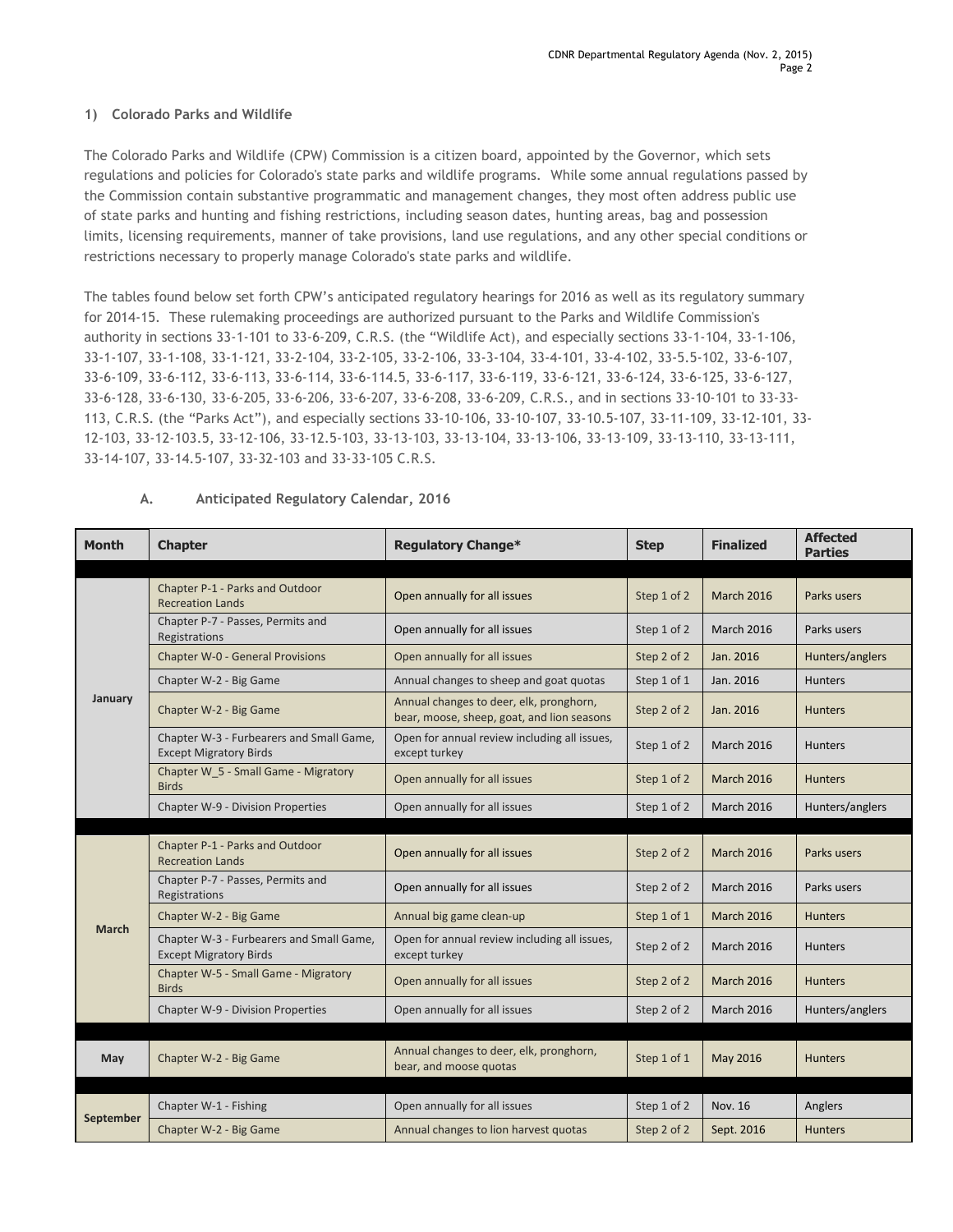CDNR Departmental Regulatory Agenda (Nov. 2, 2015) Page 3

|                 | Chapter W-2 - Big Game                                                    | Open annually for CPI adjustments to<br>nonresident big game license fees             | Step 1 of 2 | Nov. 2016 | <b>Hunters</b>  |
|-----------------|---------------------------------------------------------------------------|---------------------------------------------------------------------------------------|-------------|-----------|-----------------|
|                 | Chapter W-3 - Furbearers and Small Game,<br><b>Except Migratory Birds</b> | Annual changes to turkey seasons                                                      | Step 1 of 2 | Nov. 2016 | <b>Hunters</b>  |
|                 | Chapter W-15 - License Agents                                             | Open annually for CPI adjustments to the<br>sale of licenses by license agents        | Step 1 of 2 | Nov. 2016 | License Agents  |
|                 |                                                                           |                                                                                       |             |           |                 |
|                 | <b>Chapter W-0 - General Provisions</b>                                   | Open annually for all issues                                                          | Step 1 of 2 | Jan. 17   | Hunters/anglers |
| <b>November</b> | Chapter W-1 - Fishing                                                     | Open annually for all issues                                                          | Step 2 of 2 | Nov. 2016 | Anglers         |
|                 | Chapter W-2 - Big Game                                                    | Annual changes to deer, elk, pronghorn,<br>bear, moose, sheep, goat, and lion seasons | Step 1 of 2 | Jan. 2017 | <b>Hunters</b>  |
|                 | Chapter W-2 - Big Game                                                    | Open annually for CPI adjustments to<br>nonresident big game license fees             | Step 2 of 2 | Nov. 2016 | <b>Hunters</b>  |
|                 | Chapter W-3 - Furbearers and Small Game,<br><b>Except Migratory Birds</b> | Annual changes to turkey seasons                                                      | Step 2 of 2 | Nov. 2016 | <b>Hunters</b>  |
|                 | Chapter W-3 - Furbearers and Small Game,<br><b>Except Migratory Birds</b> | Annual changes to turkey quotas                                                       | Step 1 of 1 | Nov. 2016 | <b>Hunters</b>  |
|                 | Chapter W-15 - License Agents                                             | Open annually for CPI adjustments to the<br>sale of licenses by license agents        | Step 2 of 2 | Nov. 2016 | License Agents  |

# **B. Regulations Adopted, Nov. 2014 – Oct. 2015**

| <b>Month</b>    | <b>Chapter</b>                                                                                     | <b>Regulatory Change</b>                                                                                                                                                                                                                                                                                                                                                                                                                                                                                                                                                                                                                                                                                                                                                                                                                                                                                                                                                                                                                                                                                                                   | <b>Finalized</b>  |
|-----------------|----------------------------------------------------------------------------------------------------|--------------------------------------------------------------------------------------------------------------------------------------------------------------------------------------------------------------------------------------------------------------------------------------------------------------------------------------------------------------------------------------------------------------------------------------------------------------------------------------------------------------------------------------------------------------------------------------------------------------------------------------------------------------------------------------------------------------------------------------------------------------------------------------------------------------------------------------------------------------------------------------------------------------------------------------------------------------------------------------------------------------------------------------------------------------------------------------------------------------------------------------------|-------------------|
|                 |                                                                                                    |                                                                                                                                                                                                                                                                                                                                                                                                                                                                                                                                                                                                                                                                                                                                                                                                                                                                                                                                                                                                                                                                                                                                            |                   |
|                 | Chapter P-4 -<br>Snowmobile<br>Regulations                                                         | The Commission finalized regulations in accordance with Executive Order D 2012-002<br>("Regulatory Efficiency Reviews").                                                                                                                                                                                                                                                                                                                                                                                                                                                                                                                                                                                                                                                                                                                                                                                                                                                                                                                                                                                                                   | November 13, 2014 |
|                 | Chapter P-5 - Off-<br><b>Highway Vehicle</b><br>Regulations                                        | The Commission finalized regulations in accordance with Executive Order D 2012-002<br>("Regulatory Efficiency Reviews").                                                                                                                                                                                                                                                                                                                                                                                                                                                                                                                                                                                                                                                                                                                                                                                                                                                                                                                                                                                                                   | November 13, 2014 |
|                 | Chapter P-6 -<br><b>Procedural Rules</b>                                                           | The Commission finalized regulations in accordance with Executive Order D 2012-002<br>("Regulatory Efficiency Reviews").                                                                                                                                                                                                                                                                                                                                                                                                                                                                                                                                                                                                                                                                                                                                                                                                                                                                                                                                                                                                                   | November 13, 2014 |
| <b>November</b> | Chapter W-1 - Fishing<br>(and related provisions<br>of Chapter W-0 -<br><b>General Provisions)</b> | The Commission finalized regulations in its annual review of Chapter W-1 - Fishing and<br>related provisions of Chapter W-0 - General Provisions. Changes include the following:<br>• Removing specific hours of closure from existing regulations for walleye spawning<br>operations at Cherry Creek and Chatfield Reservoirs and allowing the closure to be lifted<br>prior to April 15th if spawning operations have concluded.<br>• Adding regulations to establish bag and possession limits for Arctic char at Dillon<br>Reservoir.<br>. Removing season dates from harvest restrictions on Grand Lake for lake trout.<br>• Adding a minimum size harvest regulation for bass at Poudre Ponds #1 near Greeley.<br>. Removing the bag and possession limit for smallmouth bass at Ridgway Reservoir.<br>. Removing the unlimited bag and possession limit for yellow perch at Rifle Gap Reservoir<br>and establishing new 20 perch bag and possession limits.<br>• Prohibiting public access within 150 feet of any kokanee spawning trap on Wolford<br>Reservoir.<br>• Clarifying prohibition of transfer or transport of live fish. | November 13, 2014 |
|                 | Chapter W-2 - Big Game<br>(and related provisions<br>of Chapter 15 - License<br>Agents)            | The Commission finalized regulations in its annual two-step review (Sep-Nov) of statutorily-<br>required nonresident license price adjustments associated with the Consumer Price Index<br>(CPI), and associated license agent commission fees. CPI discounts were continued for<br>nonresident bear, mountain lion, and antierless elk.<br>In addition The Commission finalized regulations freezing the agent commission fees for the<br>second rod stamp, fishing-1 day, fishing-5 day, and small game-1 day at the current<br>amounts, without adjusting in 2014 for CPI. The Commission also finalized the addition of<br>moose, mountain goat, Rocky Mountain bighorn sheep and desert bighorn sheep to the<br>fixed license agent commission rate table.                                                                                                                                                                                                                                                                                                                                                                            | November 13, 2014 |
|                 | Chapter W-3 -<br><b>Furbearers and Small</b><br>Game, except Migratory<br><b>Birds</b>             | The Commission finalized turkey regulations for the 2015 spring and fall seasons. Specific<br>changed include:<br>· 2015 turkey quotas.<br>• Adding fall either-sex turkey licenses in GMUs 25 and 34.<br>. Splitting the spring turkey season in GMUs 103, 107, and 109 into two separate seasons.                                                                                                                                                                                                                                                                                                                                                                                                                                                                                                                                                                                                                                                                                                                                                                                                                                        | November 13, 2014 |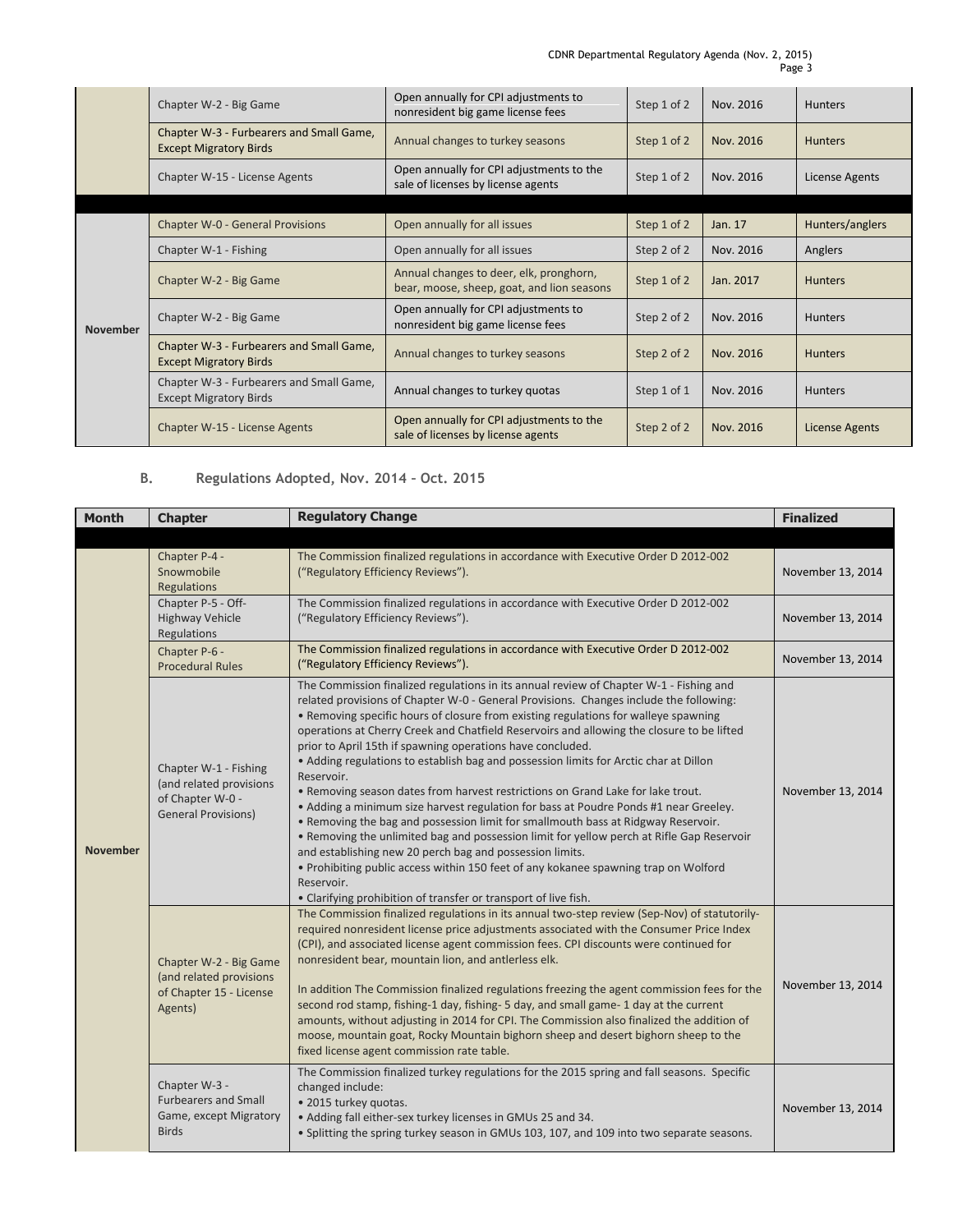|         | Chapter W-8 - Field<br>Trials and Training of<br><b>Hunting Dogs</b> | The Commission finalized regulations in accordance with Executive Order D 2012-002<br>("Regulatory Efficiency Reviews").                                                                                                                                                                                                                                                                                                                                                                                                                                                                                                                                                                                                                                                                                                                                                                                                                                                                                                                                                                                                                                                                                                                                                                                                                                                                                                                                                                                                                                                                                                                                                                                                                                                                                                                                                                                                                                                                                                                                                                                                                                                                                                                                                                                                                                                                                                                                                                                                                                                                                                                                                                                                                                                                                                                                                                                                                                                                                                                                                                                                                                                                                                                                                                                                                                                                                                                                                                                                                                                                                                                                                                                                                                                                                                                                                                                                                                                                 | November 13, 2014 |
|---------|----------------------------------------------------------------------|------------------------------------------------------------------------------------------------------------------------------------------------------------------------------------------------------------------------------------------------------------------------------------------------------------------------------------------------------------------------------------------------------------------------------------------------------------------------------------------------------------------------------------------------------------------------------------------------------------------------------------------------------------------------------------------------------------------------------------------------------------------------------------------------------------------------------------------------------------------------------------------------------------------------------------------------------------------------------------------------------------------------------------------------------------------------------------------------------------------------------------------------------------------------------------------------------------------------------------------------------------------------------------------------------------------------------------------------------------------------------------------------------------------------------------------------------------------------------------------------------------------------------------------------------------------------------------------------------------------------------------------------------------------------------------------------------------------------------------------------------------------------------------------------------------------------------------------------------------------------------------------------------------------------------------------------------------------------------------------------------------------------------------------------------------------------------------------------------------------------------------------------------------------------------------------------------------------------------------------------------------------------------------------------------------------------------------------------------------------------------------------------------------------------------------------------------------------------------------------------------------------------------------------------------------------------------------------------------------------------------------------------------------------------------------------------------------------------------------------------------------------------------------------------------------------------------------------------------------------------------------------------------------------------------------------------------------------------------------------------------------------------------------------------------------------------------------------------------------------------------------------------------------------------------------------------------------------------------------------------------------------------------------------------------------------------------------------------------------------------------------------------------------------------------------------------------------------------------------------------------------------------------------------------------------------------------------------------------------------------------------------------------------------------------------------------------------------------------------------------------------------------------------------------------------------------------------------------------------------------------------------------------------------------------------------------------------------------------------------|-------------------|
|         |                                                                      |                                                                                                                                                                                                                                                                                                                                                                                                                                                                                                                                                                                                                                                                                                                                                                                                                                                                                                                                                                                                                                                                                                                                                                                                                                                                                                                                                                                                                                                                                                                                                                                                                                                                                                                                                                                                                                                                                                                                                                                                                                                                                                                                                                                                                                                                                                                                                                                                                                                                                                                                                                                                                                                                                                                                                                                                                                                                                                                                                                                                                                                                                                                                                                                                                                                                                                                                                                                                                                                                                                                                                                                                                                                                                                                                                                                                                                                                                                                                                                                          |                   |
|         | Chapter W-0 - General<br>Provisions                                  | The Commission finalized regulations in its annual review of Chapter W-0 - General<br>Provisions. Changes include the following:<br>• Allowing seropositive ungulates to be imported into Colorado for research purposes or for<br>immediate slaughter after prior authorization from the Director.<br>• Removing the reporting requirements for stocking information by private aquaculture<br>operations, except for specific non-native warm-water sport fish in private waters west of<br>the continental divide.                                                                                                                                                                                                                                                                                                                                                                                                                                                                                                                                                                                                                                                                                                                                                                                                                                                                                                                                                                                                                                                                                                                                                                                                                                                                                                                                                                                                                                                                                                                                                                                                                                                                                                                                                                                                                                                                                                                                                                                                                                                                                                                                                                                                                                                                                                                                                                                                                                                                                                                                                                                                                                                                                                                                                                                                                                                                                                                                                                                                                                                                                                                                                                                                                                                                                                                                                                                                                                                                    | January 14, 2015  |
| January | Chapter 2 - Big Game                                                 | The Commission finalized regulations in its annual review of Chapter W-2 - Big Game.<br>Changes include the following:<br>• Annual changes to season dates, limited license areas and manner of take provisions for<br>deer, elk, pronghorn antelope, moose, mountain lion, and bear.<br>. 2015 annual quotas and season dates for sheep and goat.<br>• Annual changes to limited license application and drawing processes.<br>• Removal of the old landowner voucher regulations.<br>• Allowing lighted nocks on arrows and recording devices on bows during the archery<br>season.<br>• Changing all bear licenses in B-11 from list A to list B.<br>• Exempting private ram licenses (not obtained through the public draw) from the 5-year<br>waiting period after harvesting a $\frac{1}{2}$ curl or larger ram.<br>. Increasing youth preference for antlerless mule deer licenses in the Gunnison Basin GMU's<br>from 15% to 50% for 2015.<br>• Changes to youth and black bear season participation.<br>• Changes to license purchase cutoff dates for the concurrent rifle bear season from license<br>agents.<br>• Prohibiting antler shed collection on public lands within the Eagle and Roaring Fork River<br>watersheds, with dates and times consistent with the Gunnison Basin antler shed collection<br>closure.<br>• Opening archery sheep hunting in Waterton Canyon.<br>• Opening ewe hunting in S-6.<br>• Opening hunting in S-55 as a part of the S-10 ram tag.<br>. Opening a portion of GMU S-26 to ram hunting with an S-13 ram tag.<br>• Opening limited ram hunting in BHS units S-24 and S-75 utilizing desert bighorn sheep<br>season dates.<br>• Creating a separate rifle season in S-37.<br>• Establishing two ewe huntcodes for novel seasons in GMU S-69.<br>• Adding clarification language for auction and raffle sheep and goat hunters.<br>• Modifying the G-05 unit restrictions on rifle hunters.<br>• Splitting G-11 into two sub-units to distribute hunting pressure and accommodate<br>additional hunting opportunity.<br>• Establishing a nanny-only huntcode in G-12 with the same season dates as the existing<br>either-sex huntcode.<br>• Creating an either-sex rifle mountain goat huntcode for G-18.<br>• Creating separate huntcodes in GMUs 1, 2, 10, and 201 for bear licenses.<br>• Creating separate huntcodes in GMUs 40, 61, 76, and Bosque portion of 851 for bear<br>licenses during the concurrent rifle bear season.<br>• Changing season dates for the deer, elk and concurrent bear seasons on the Bosque del<br>Oso SWA to match the current statewide west of I-25 season dates.<br>• Requiring that hunters be present at the time and place when hounds are released and<br>continuously participate in the mountain lion hunt until it ends.<br>• Eliminating muzzleloader, 2nd season, and 3rd season doe licenses/huntcodes and<br>converting the either sex archery licenses to buck only in GMUs 71, 72, 73, and 711.<br>• Creating new huntcodes for buck deer valid only in GMU 140 and removing GMU 140 from<br>existing huntcodes.<br>• Adjusting the boundaries for the DE041P5A and DF041P5Ahuntcodes.<br>• Adding an early (September) high country buck season in GMU65.<br>• Creating antlerless mule deer hunts for the second and third rifle seasons in GMUs 55 and<br>551.<br>• Reinstating fourth season buck hunts in the Gunnison Basin.<br>• Creating a fourth season rifle antlered deer hunt in GMU 201.<br>• Eliminating the fourth season doe deer huntcode from GMU 501.<br>• Adding a late season rifle doe deer hunt in GMUs 103 and 109.<br>• Shortening the PLO doe deer season in GMU 20 to coincide with the closing date of the<br>PLO buck deer season.<br>• Shortening the PLO doe deer seasons in GMUs 29 and 38 to coincide with the closing date<br>of the PLO buck deer seasons.<br>. Making huntcode DF075P5R valid on private lands south of Hwy 160 in GMUs 75 and 751. | January 14, 2015  |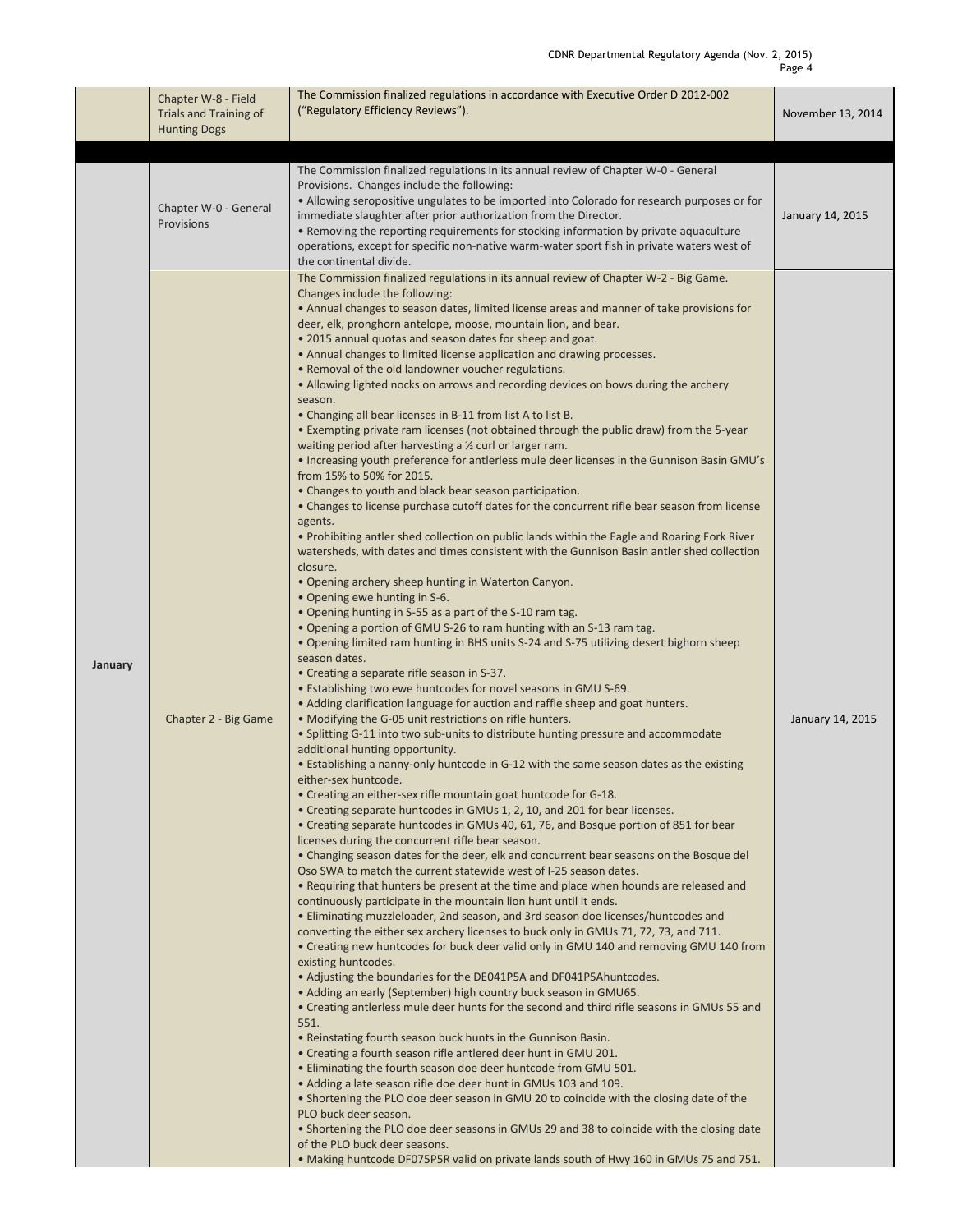|              |                                                               | . Splitting GMU 70 out from the other GMUs in E-24 in the following huntcodes: E-E-070-<br>O1M, E-F-070-O1M, E-E-070-O1R, E-E-070-O4R, E-E-070-P1R, and EE-070-P4R.<br>• Removing GMU 128 from the eastern plains elk season and creating an alternative season<br>structure.<br>• Expanding the boundaries of huntcode EF031P5R to include all of GMU 22.<br>• Eliminating huntcode EF055P5R.<br>. Expanding the boundaries for the EF391P5R huntcode, to include all private lands in GMU<br>391 and private lands within the Jefferson County portion of GMU 39.<br>• Eliminating huntcode EF054L2R.<br>. Replacing the two existing late cow seasons in GMUs 50, 500, and 501 with one late 9 day<br>cow elk season beginning the last Saturday in December.<br>• Adding a late season public land antierless elk hunt in GMU 61.<br>• Creating stand-alone bull and cow moose licenses in GMU 38.<br>• Establishing antlered moose huntcodes in GMUs 44 and 45.<br>. Establishing antlerless moose huntcodes for GMUs 66 and 67.<br>• Expanding bull moose hunting opportunities within low density areas of the Southwest<br>Region.<br>• Creating stand-alone cow moose licenses in GMU 191. |               |
|--------------|---------------------------------------------------------------|-----------------------------------------------------------------------------------------------------------------------------------------------------------------------------------------------------------------------------------------------------------------------------------------------------------------------------------------------------------------------------------------------------------------------------------------------------------------------------------------------------------------------------------------------------------------------------------------------------------------------------------------------------------------------------------------------------------------------------------------------------------------------------------------------------------------------------------------------------------------------------------------------------------------------------------------------------------------------------------------------------------------------------------------------------------------------------------------------------------------------------------------------------------------------------------------------------|---------------|
|              | Chapter P-1 - Parks and<br><b>Outdoor Recreation</b><br>Lands | The Commission finalized regulations in its annual review of Chapter P-1 Parks and Outdoor<br>Recreation Lands. Changes included the following:<br>. Allowing boats with electric or gas motors of 10 horsepower or less to be launched and<br>operated at a wakeless speed on Blue Heron Reservoir at St. Vrain State Park.<br>• Prohibiting the use of portable grills and stoves outside of designated high-use pads at<br>Eldorado Canyon State Park.<br>• Allowing the Park Manager to require bear proof containers in all or portions of any<br>Colorado State Park.<br>• Updating Regulation No. P-103(a) regarding water restrictions to include the Staunton<br>State Park ponds.<br>• Updating Regulation No. P-106(a)(1)(c)(2), clarifying that Highline Lake State Park is only<br>open for waterfowl hunting on days and times as posted.<br>• Changing personal flotation device labeling in order to comply with US Coast Guard<br>standards.                                                                                                                                                                                                                                       | March 4, 2015 |
| <b>March</b> | ChapterP-7 - Passes,<br>Permits and<br>Registrations          | The Commission finalized regulations in its annual review of Chapter P-7 - Passes, Permits<br>and Registrations. Changes include the following:<br>. Adding the Overlook Event Facility at Ridgway State Park to the set fee schedule.<br>. Increasing the weekend and holiday rate at the Pa Co Chu Puk group event facility.<br>. Removal of the Parks Aspen Leaf Lifetime Pass Card and other applicable regulations.                                                                                                                                                                                                                                                                                                                                                                                                                                                                                                                                                                                                                                                                                                                                                                            | March 4, 2015 |
|              | Chapter W-0 - General<br>Provisions                           | The Commission finalized regulations in Chapter W-0 - General Provisions. Changes<br>included the following:<br>. To allow the limited use of leashed dogs to recover wounded big game, excluding black<br>bears.<br>. Revision of the "Private Land Only Licenses" definition.                                                                                                                                                                                                                                                                                                                                                                                                                                                                                                                                                                                                                                                                                                                                                                                                                                                                                                                     | March 4, 2015 |
|              | Chapter W-2 - Big Game                                        | The Commission finalized regulations in its annual review of Chapter W-2 - Big Game.<br>Changes included the following:<br>• Any necessary regulations and corrections to or administrative clean-up of changes<br>previously adopted by the Parks and Wildlife Commission for the 2015 big game seasons,<br>including, but not limited to, game management unit boundaries, season dates, limited<br>license areas and manner of take provisions for bighorn sheep, mountain goat, deer, elk,<br>pronghorn, moose, bear and mountain lion, and regulations otherwise necessary for<br>implementation of the 2015 big game seasons and the 2015-2019 Big Game Season<br>Structure as adopted by the Parks and Wildlife Commission in January of 2015.<br>• Clarification of the weighted preference point regulation.<br>• Removal of the Big Game Access Program.<br>• Instating a ¼ mile closure around Brainard Lake for moose hunting from the beginning of<br>archery season until the USFS gate closes.                                                                                                                                                                                       | March 4, 2015 |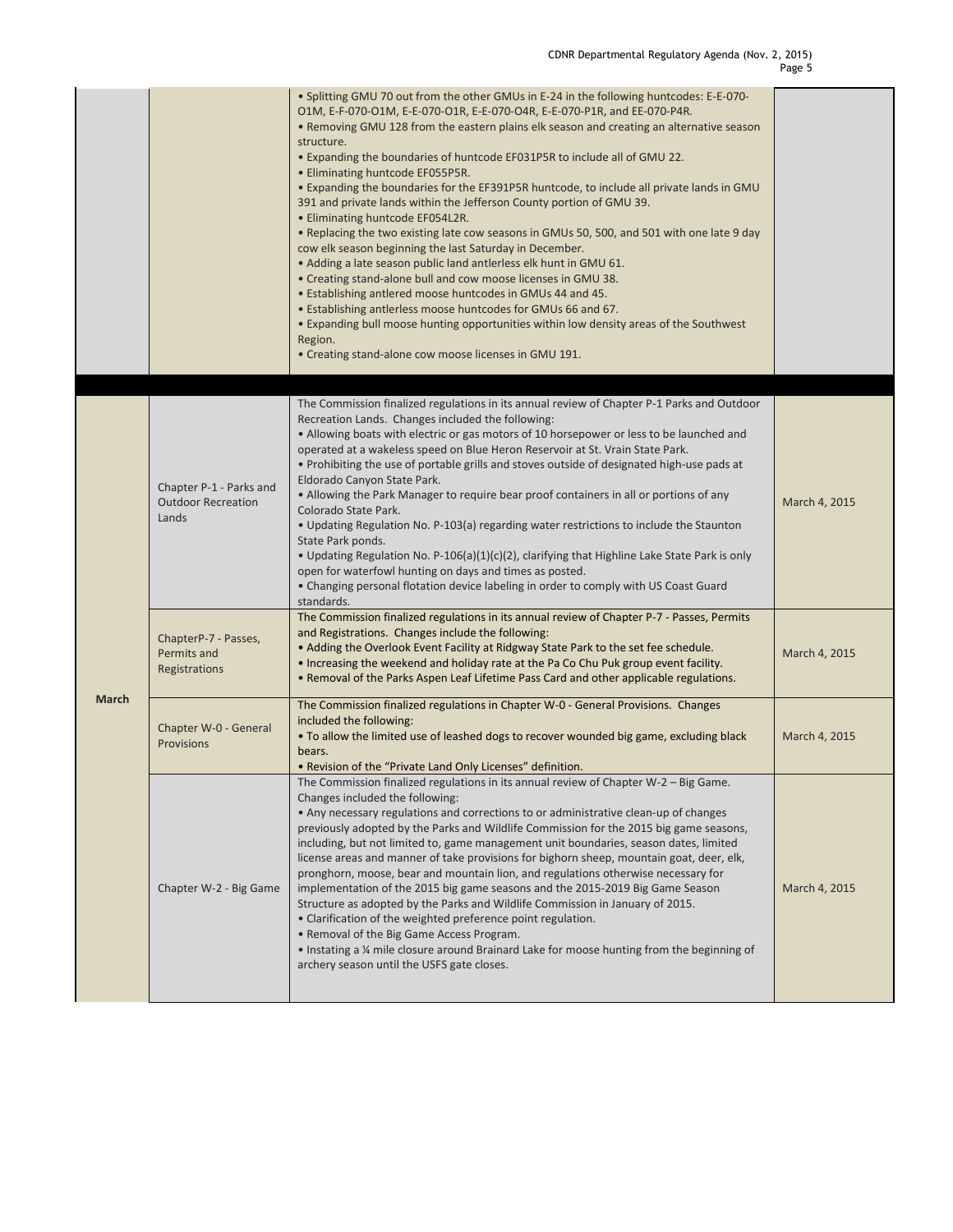|        | Chapter W-9 - Division<br>Properties                                                                                                                   | The Commission finalized regulations in its annual review of Chapter W-9 - Division<br>Properties. Changes included the following:<br>• Adding new regulations for the Arikaree SWA.<br>. Modifying the winter range closure on Centennial SWA.<br>• Modifying public access restrictions at Dome Rock SWA.<br>. Closing Frank SWA to hunting and prohibiting public access north of the Poudre River.<br>• Allowing bow fishing at Rio Grande, Shriver-Wright, Russell Lakes, and Higel SWAs.<br>• Adding access restrictions to Mount Evans SWA.<br>• Modifying closure dates on Perins Peak and Bodo SWAs.<br>. Prohibiting big game hunting with muzzleloaders or rifles on Meeker Pastures SWA.<br>• Changing the age requirement for the Jumbo and Prewitt SWA permits.<br>. Allowing hand, wind, and electric powered craft at Runyon/Fountain Lakes SWA for<br>fishing.<br>• Closing public access on Wellington Reservoir #4.<br>• Adding the Roselund parcel to existing regulations for the Rio Blanco Lake SWA.<br>• Creating regulations for Overland Trail STL.<br>• Adding in Moosehead Mountain STL to the STL appendix. | March 4, 2015  |
|--------|--------------------------------------------------------------------------------------------------------------------------------------------------------|------------------------------------------------------------------------------------------------------------------------------------------------------------------------------------------------------------------------------------------------------------------------------------------------------------------------------------------------------------------------------------------------------------------------------------------------------------------------------------------------------------------------------------------------------------------------------------------------------------------------------------------------------------------------------------------------------------------------------------------------------------------------------------------------------------------------------------------------------------------------------------------------------------------------------------------------------------------------------------------------------------------------------------------------------------------------------------------------------------------------------------------|----------------|
|        | Chapter W-11 - Wildlife<br>Parks and Unregulated<br>Wildlife                                                                                           | The Commission finalized regulations in Chapter W-11 - Wildlife Parks and Unregulated<br>Wildlife. Changes included the following:<br>• Adding the Asian Water Buffalo to the list of domestic species in Colorado.<br>. Prohibiting the possession of animals taken from the wild in Colorado at all wildlife parks<br>and sanctuaries and adding exceptions for when wildlife sanctuaries may import and<br>possess animals taken from the wild in other states.                                                                                                                                                                                                                                                                                                                                                                                                                                                                                                                                                                                                                                                                       | March 4, 2015  |
|        |                                                                                                                                                        |                                                                                                                                                                                                                                                                                                                                                                                                                                                                                                                                                                                                                                                                                                                                                                                                                                                                                                                                                                                                                                                                                                                                          |                |
| May    | Chapter W-2 - Big Game                                                                                                                                 | The Commission finalized regulations approving the 2015 limited license numbers for deer,<br>elk, pronghorn, bear and moose for all Game Management Units in the state that have<br>limited licenses for these species.                                                                                                                                                                                                                                                                                                                                                                                                                                                                                                                                                                                                                                                                                                                                                                                                                                                                                                                  | May 5, 2015    |
| July   | Chapter P-7 - Passes,<br>Permits and<br>Registrations                                                                                                  | The Commission passed an emergency regulation allowing free entrance for veterans and<br>active duty military personnel to state parks during the month of August, ensuring<br>compliance with the passage of HB 15-1045. Staff will bring this request forward for<br>permanent final adoption in September.                                                                                                                                                                                                                                                                                                                                                                                                                                                                                                                                                                                                                                                                                                                                                                                                                            | July 9, 2015   |
|        | Chapter W-3 -<br><b>Furbearers and Small</b><br>Game, Except Migratory<br>Birds (and related<br>provisions of Chapter<br>$W-10 - Nongame$<br>Wildlife) | The Commission finalized regulations in its annual review of Chapter W-3- Furbearers and<br>Small Game, including 2015-2016 season dates. Porcupine were also removed from W-3 and<br>added to regulation No. W-1000(A)(5) for consistency.                                                                                                                                                                                                                                                                                                                                                                                                                                                                                                                                                                                                                                                                                                                                                                                                                                                                                              | July 9, 2015   |
|        | Chapter W-5 - Small<br><b>Game and Migratory</b><br>Game Birds (and related<br>provisions of Chapter P-<br>1 - Parks and Outdoor<br>Recreation Lands)  | The Commission finalized regulations setting 2015-2016 migratory bird hunting dates and<br>bag limits. Significant changes included:<br>. Establishing a new 2016 permit for hunting band-tailed pigeons.<br>• Adjusting the American crow hunting season dates a month later.<br>. Opening Barr Lake State Park to dove hunting using the reservation system on Sundays<br>and Mondays during the month of September and on September 1st annually.<br>• Adding additional hunting days to the Remainder Zone for the Central Flyway dark goose<br>season.<br>• Opening Highline Lake State Park to youth waterfowl hunting during the youth only<br>season weekend.                                                                                                                                                                                                                                                                                                                                                                                                                                                                    | July 9, 2015   |
| August | Chapter W-5 - Small<br><b>Game and Migratory</b><br><b>Game Birds</b>                                                                                  | The Commission finalized regulations of annual changes to 2015-2016 waterfowl and<br>migratory bird hunting seasons for the Pacific and Central Flyway portions of Colorado and<br>related provisions including, but not limited to, season dates, hunting zones, bag and<br>possession limits and manner of take provisions, and other regulatory changes otherwise<br>necessary to comply with federal requirements imposed by, or to take advantage of<br>opportunity afforded by, the U.S. Fish and Wildlife Service pursuant to the Migratory Bird<br>Treaty Act and other controlling federal laws.<br>Specifically, the canvasback bag limit was increased from 1 to 2 in both flyways and the<br>Pacific flyway dates for scaup were shortened by one day, ending on January 5, 2016 instead<br>of the 6th.                                                                                                                                                                                                                                                                                                                      | August 6, 2015 |
|        | Chapter W-2 - Big Game                                                                                                                                 | The Commission approved leaving resident and non-resident big game license allocations<br>(80/20) and huntcode eligibility for the hybrid draw as status quo for the remainder of the<br>2015-2019 big game season structure.                                                                                                                                                                                                                                                                                                                                                                                                                                                                                                                                                                                                                                                                                                                                                                                                                                                                                                            | August 6, 2015 |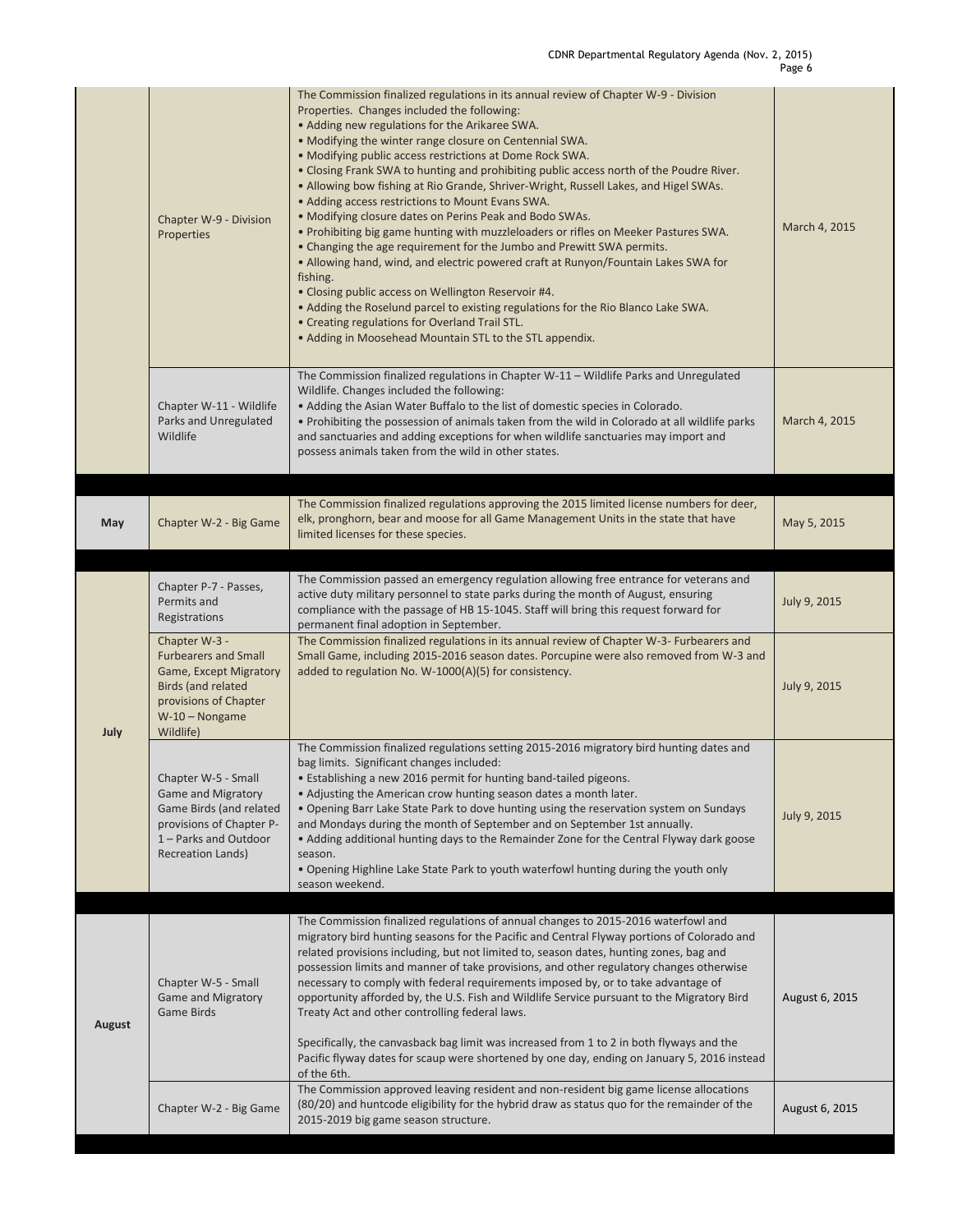| September | Chapter P-7 - Passes,<br>Permits and<br>Registrations                                                | The Commission finalized regulations allowing free entrance for veterans and active duty<br>military personnel to state parks during the month of August. The Commission also finalized<br>regulations increasing camping fees and prices for yurts and cabins on State Parks.                                                                                                                                                                          | September 10, 2015 |
|-----------|------------------------------------------------------------------------------------------------------|---------------------------------------------------------------------------------------------------------------------------------------------------------------------------------------------------------------------------------------------------------------------------------------------------------------------------------------------------------------------------------------------------------------------------------------------------------|--------------------|
|           | Chapter P-8 - Aquatic<br><b>Nuisance Species</b>                                                     | The Commission finalized regulations including administrative clean ups in accordance with<br>Executive Order D 2012-002 ("Regulatory Efficiency Reviews").                                                                                                                                                                                                                                                                                             | September 10, 2015 |
|           | Chapter W-2 - Big Game<br>(and related provisions)<br>of Chapter W-0 -<br><b>General Provisions)</b> | The Commission adopted the 2015-2016 Mountain Lion harvest limit quotas, as<br>recommended by staff. A proposed Predator Management Plan for L-11 with associated<br>quota increases for units 49, 57, 58, and 581 were forwarded by the Commission for final<br>consideration in November. Administrative clean-ups were also approved to the G-11<br>boundary description in Chapter W-0 and the GEG11S1R huntcode boundary description in<br>$W-2$ . | September 10, 2015 |
|           | Chapter W-2 - Big<br>Game, Bighorn Sheep<br>Access Program                                           | The Commission finalized regulations establishing a program to provide public hunting<br>access to Rocky Mountain bighorn sheep on private land. This new program is entitled the<br>Bighorn Sheep Access Program (BSAP) and is separate from the bighorn sheep Ranching for<br>Wildlife Program.                                                                                                                                                       | September 10, 2015 |
|           | Chapter W-11 - Wildlife<br><b>Parks and Unrelated</b><br>Wildlife                                    | The Commission finalized regulations amending provisions related to wildlife sanctuaries.<br>Finalized amendments include the establishment of a provisional wildlife sanctuary license<br>as well as addition of Global Federation of Animal Sanctuaries accreditation or verification<br>as an alternative option to the currently required AZA accreditation or certification.                                                                       | September 10, 2015 |

#### **2) Division of Water Resources**

#### **A. Anticipated Regulatory Calendar, 2016**

#### **i. Water Well Construction Rules**

The Division of Water Resources (DWR) anticipates adopting amendments to 2 CCR 402-2, its rules for water well construction, pump installation, and monitoring and for construction of observation holes/wells pursuant to Sections 37-91-104(1)(c), (j) and (k), 37-91-106(4) and 37-91-110(2), C.R.S. The purposes of these rule amendments are to protect the state's ground water supplies and provide public safety by setting standards and requirements for the construction and repair of wells, test holes, dewatering wells, and monitoring and observation holes/wells; well plugging, sealing, and abandonment; and pump installation, cistern installation and repair. Rule amendments will affect water well users throughout the state, well constructors, water resource engineers, hydrogeologists and pump installers. Stakeholder outreach via public meetings, public comment, and direct discussions with stakeholders has been ongoing, and a formal adoption hearing is currently scheduled for the January 2016 Board meeting.

#### **ii. State Engineer Procedural Rules**

DWR anticipates adopting amendments to its procedural rules, 2 CCR 402-5, pursuant to authority granted in the Water Right Determination and Administration Act, 37-92-101 et seq., C.R.S. and the Ground Water Management Act, sections 37-90-101 et seq., C.R.S. These regulations govern all procedures and hearings before the State Engineer except when acting pursuant to the authority delegated by the Colorado Ground Water Commission or the State Board of Examiners of Water Well and Pump Installation Contractors. The rules are intended to assure that all hearings held before the State Engineer are conducted in a fair and impartial manner, to assure that all parties to the proceedings are accorded due process of law, and to provide the state engineer with all relevant facts and information pertinent to decision making. These rules have not been updated since their adoption in 1984 and revisions will include clarification of authority to cover certain hearing types pursuant to rules and regulations adopted since initial promulgation of the rules. Further, inclusion of provisions for alternative dispute resolution and use of Water Court Rule 11 procedures (meetings of experts) is proposed. Ground water users throughout the state (except in designated basins), water attorneys, and water resource engineers could be affected by the proposed amendments. Rules have been filed with the Secretary of State, and a rulemaking hearing is scheduled for 10:00 a.m. on November 3, 2015.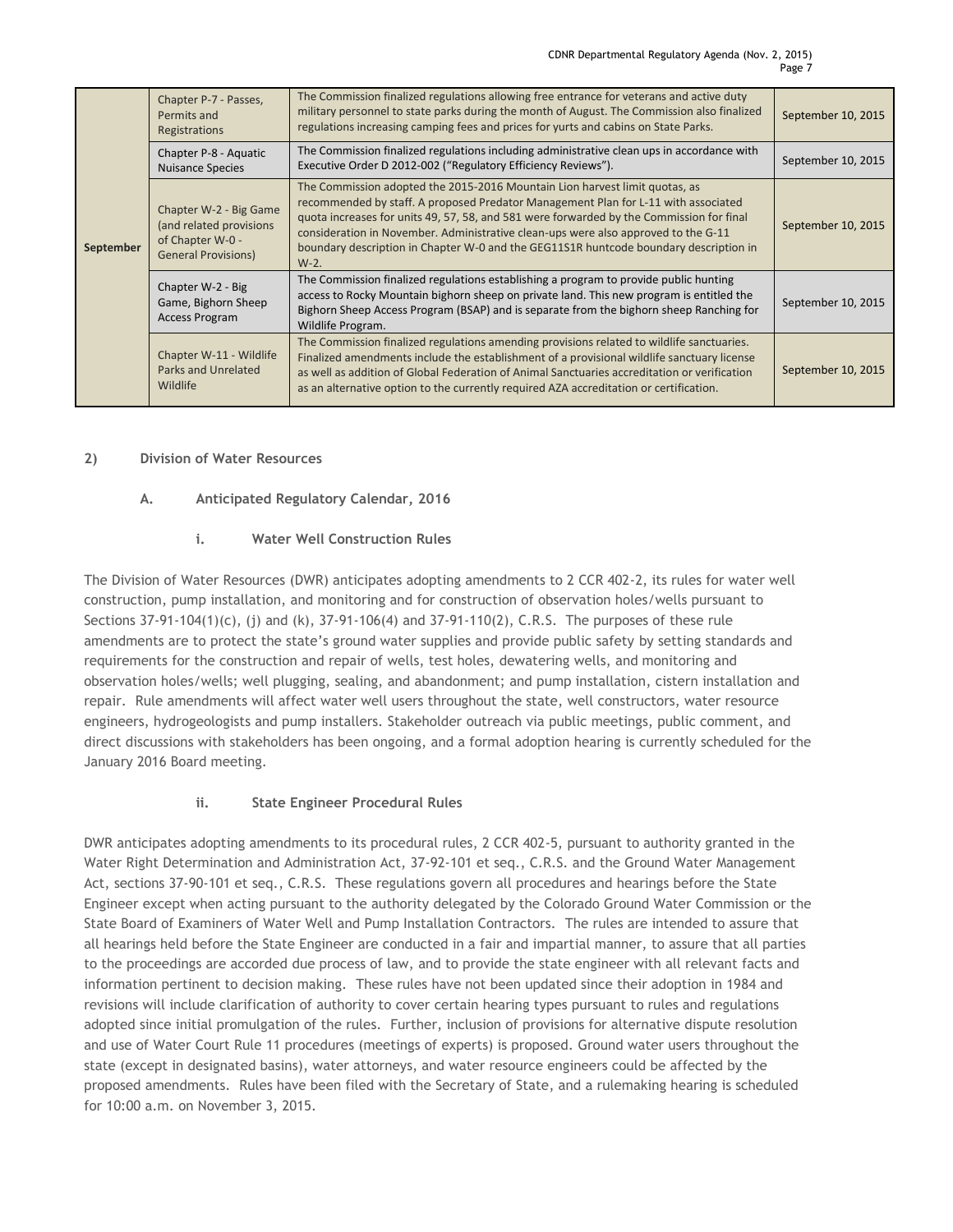#### **iii. Fee Rules and Regulations**

DWR anticipates adopting amendments to its fee rules, 2CCR 402-9, concerning the water data bank cash fund, the publication cash fund, and the satellite monitoring system cash fund, pursuant to authority in Sections 37-80- 111.5, 37-80-102(1)(h), 24-72-205 and 24-4-103, C.R.S. The purpose of these rule amendments will be to set fees collected by the state engineer for data generated, collected, compiled; for the sale of publications; and for the use of the satellite monitoring system. An amendment is necessary because the rules have not been updated since 1994 and costs have significantly changed. In addition, technological advancements have occurred in the last 20 years in the way data is collected, retrieved and made available to the public, requiring further update and clarification of the rules. These rule amendments could affect water users who require data and information concerning water rights and use throughout the state, water attorneys, and water resource engineers and firms. DWR anticipates completing a draft of the proposed rules in August 2016, circulating that draft among stakeholders for comment and discussion during September/October 2016, redrafting and publishing proposed amendments in November 2016, and adopting final rules in December 2016.

# **B. Regulations Adopted, Nov. 2014 – Oct. 2015**

# **i. Republican River Basin Well-Metering Rules**

On September 16, 2015, the DWR adopted rules governing the measurement of ground water diversions in the Republican River Basin, 2 CCR 402-16, pursuant to 37-90-102(1)(g), 37-80-104 and 24-4-101, et seq., C.R.S. These rule amendments will provide information for administration of water rights in the Republican River Basin and assist in compliance with the Republican River Compact.

# **ii. Rio Grande Basin Groundwater and Irrigation Rules**

In September 2015, the DWR also filed the Rio Grande Basin Groundwater and Irrigation Rules in the Water Division No. 3 Water Court. These rules are adopted pursuant to authority in Sections 37-80-104 and 37-92-501, C.R.S. and allow groundwater use while protecting senior surface water rights and the Rio Grande Compact, while also regulating the Confined and Unconfined Aquifers so as to maintain a Sustainable Water Supply in each aquifer system, and establish criteria for the beginning and ending of the Irrigation Season for all irrigation water rights, pursuant to section 37-92-501(4)(b)(II), C.R.S.

# **3. Division of Reclamation, Mining, and Safety**

 $\overline{a}$ 

- **A. Anticipated Regulatory Calendar, 2016**
	- **i. Coal Mine Rules**

In 2016, the Division of Reclamation Mining and Safety (DRMS) anticipates proposing to the Mined Land Reclamation Board (MLRB) adoption of changes and corrections to its coal-mining rules pursuant to its rulemaking authority under the Colorado Surface Coal Mining Reclamation Act, 34-33-108(1), C.R.S. The rule amendments will conform to their federal counterpart regulations at 30 CFR Part 700. The rule amendments will also conform to requirements set forth by the Director of the U.S. Department of the Interior Office of Surface Mining (OSM) that arose out of deficiencies identified by OSM in its ongoing review of the MLRB coal rules.<sup>1</sup> Failure to adopt these

<sup>1</sup> The affected rules are 2 CCR 407-2, as well as the Rules and Regulations of the Colorado Mined Land Reclamation Board for Coal Mining, including Rules 1.03.2; 1.04; 1.07 through 1.15; 2.01.3; 2.02.2; 2.02.3; 2.02.4; 2.02.5; 2.03.3; 2.03.4; 2.03.5; 2.03.7; 2.04.5; 2.04.6; 2.04.12; 2.04.13; 2.05.3; 2.05.4; 2.05.6; 2.06.8; 2.07.1; 2.07.3; 2.07.4; 2.07.6; 2.07.7; 2.07.8; 2.07.9; 2.07.10; 2.08.4; 2.08.5; 2.08.6; 2.11; 2.11.1; 2.11.2; 2.11.3; 2.11.4; 3.03.2; 4.03.1; 4.03.2; 4.03.3; 4.05.3; 4.05.9; 4.05.13; 4.05.15; 4.06.4; 4.07.3; 4.08.1; 4.08.2; 4.08.4; 4.08.5; 4.09.1; 4.09.3; 4.10.2; 4.10.4; 4.11.3; 4.11.5; 4.14.2; 4.14.4; 4.14.5; 4.15.1; 4.15.7; 4.15.8; 4.15.9; 4.15.11; 4.16.3; 4.17; 4.18; 4.20.1; 4.20.3; 4.20.4; 4.22.4; 4.25.2;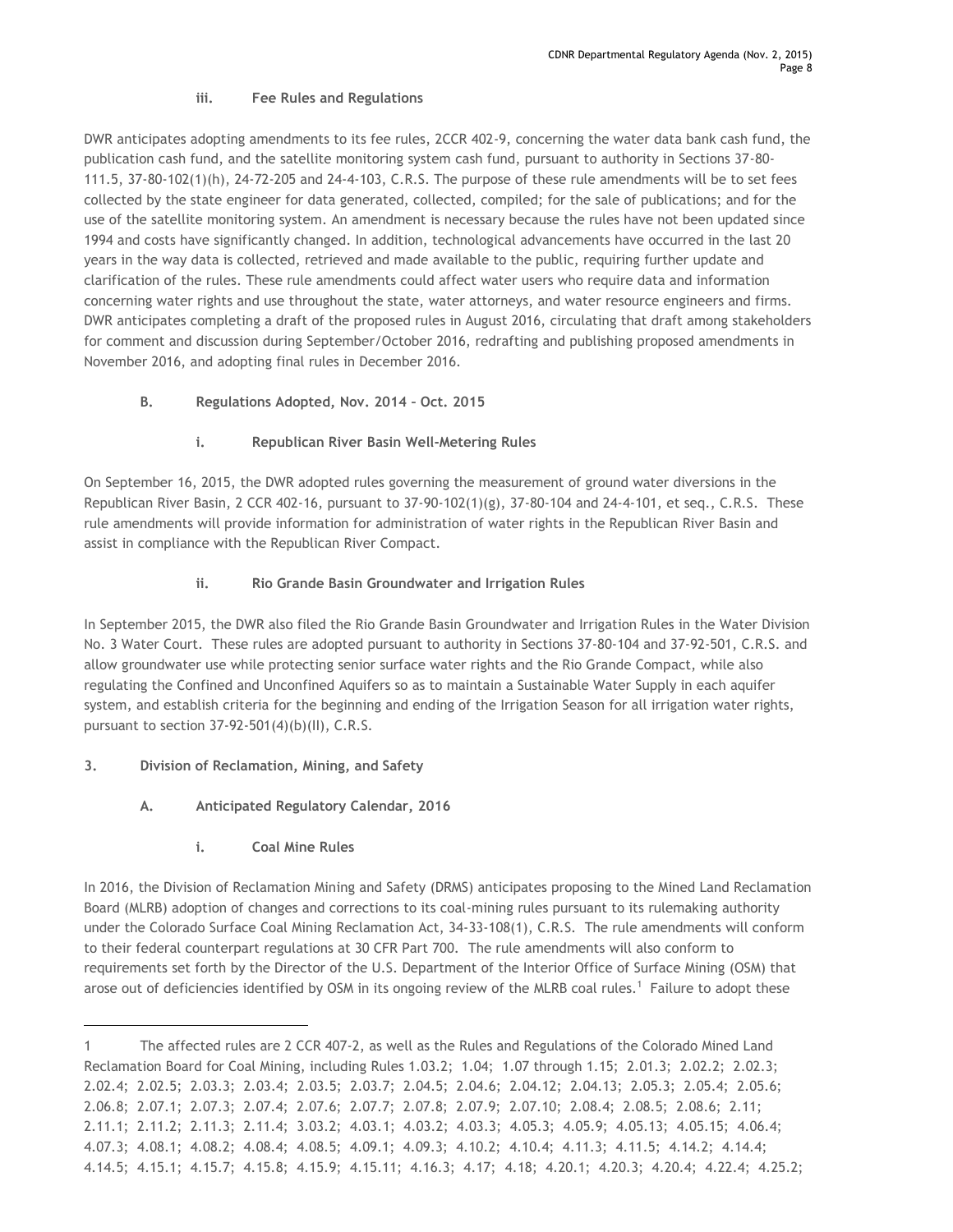rule amendments could result in OSM substituting direct federal enforcement on all or part of DRMS's approved regulatory program for coal mining activities, as outlined in 30 C.F.R. §§ 732.17, 733.12 and 733.13.

The changes that DRMS anticipates proposing include minor edits and corrections to errors and omissions, as well as substantive amendments and revisions to several sections of the rules. These amendments address: protection of the hydrologic balance; subsidence; valid existing rights determinations to mine lands designated unsuitable for mining; roads; coal exploration; technical revisions to permits; performance bonds; blasting; backfilling and grading; re-vegetation; petitions to designate lands unsuitable for coal mining; permit application review; permit eligibility; application information; applicant, operator, and permittee information; automated information entry and maintenance; permit suspension and rescission; ownership and control findings; challenge procedures; transfer, assignment, or sale of permit rights; and, alternative enforcement.

DRMS submitted the proposed rules to the OSM for informal review on March 30, 2009, March 12, 2010, and February 28, 2011. DRMS submitted a Formal State Program Amendment Package to OSM on April 8, 2011. DRMS received a letter from OSM on May 20, 2013 that identified additional minor omissions in the proposed rules and, on July 19, 2013, DRMS provided OSM with revised proposed rules that responded to these concerns. DRMS received another deficiency letter from the OSM on February 27, 2014, followed by a revised DRMS submittal to the OSM dated March 17, 2014. DRMS received a last deficiency note from the OSM on May 13, 2014 and DRMS responded with a revised submittal on the same day. The OSM informally approved the DRMS package on May 22, 2014. DRMS submitted a revised Formal Program Amendment Package to OSM on October 1, 2014. OSM submitted a Final Rule Notice to DOI's Office of Solicitor on September 25, 2015.

DRMS held two public meetings to discuss the proposed rule revisions and received written comments from the Colorado Mining Association and others. In addition to members of the mining industry which may view this rulemaking as somewhat negative but driven by OSM, other impacted groups include interested citizens, environmental groups, and local jurisdictions in which coal mines are located. These groups largely view the rulemaking as a positive step toward enhanced protections.

OSM has indicated that it could take up to a year for the Solicitor's Office to review DRMS's Formal Program Amendment Package. After DRMS receives approval from OSM, DRMS will initiate the state rulemaking process which will undertake additional stakeholder outreach.

**B. Regulations Adopted, Nov. 2014 – Oct. 2015** 

 $\overline{a}$ 

**i. Limited Impact Mining Operations**

At its January 2015 meeting, the MLRB promulgated rules to implement amendments to Section 34-32-110, C.R.S., enacted by the passage of SB 14-076. This legislation createed a new category of permit for hard rock mining operations that impact five acres or less of surface area. The rules creating a new "110(1) permit" category were adopted pursuant to the Mineral Rules and Regulations of the MLRB for Hard Rock, Metal, and Designated Mining Operations, 2 CCR 407-1.

This new class of permit allows small miners to proceed with mining operations under the appropriate level of technical review and scrutiny. Additionally, the five-acre-or-less size is more compatible with federal land management and safety agencies' delineations concerning various levels of permitting. The 110(1) permit requires public notice and opportunity for public involvement, proof of legal right of entry, annual reports and progress of reclamation, and a sufficient financial warranty. The new 110(1) permit created an opportunity to legally mine for small scale operators who presently consider the larger 110(2) permit too expensive and time consuming for their level of operation.

4.25.3; 4.25.5; 4.30.1; 5.02.2; 5.03.2; 5.03.5; 5.04; 5.04.3; 5.04.7; 5.04.8; 5.05.1; 5.06; 5.06.1; 5.06.2; 5.06.3; 5.06.4; 6.01.1; 6.01.3; 6.04; 7.06.2; and 7.06.3.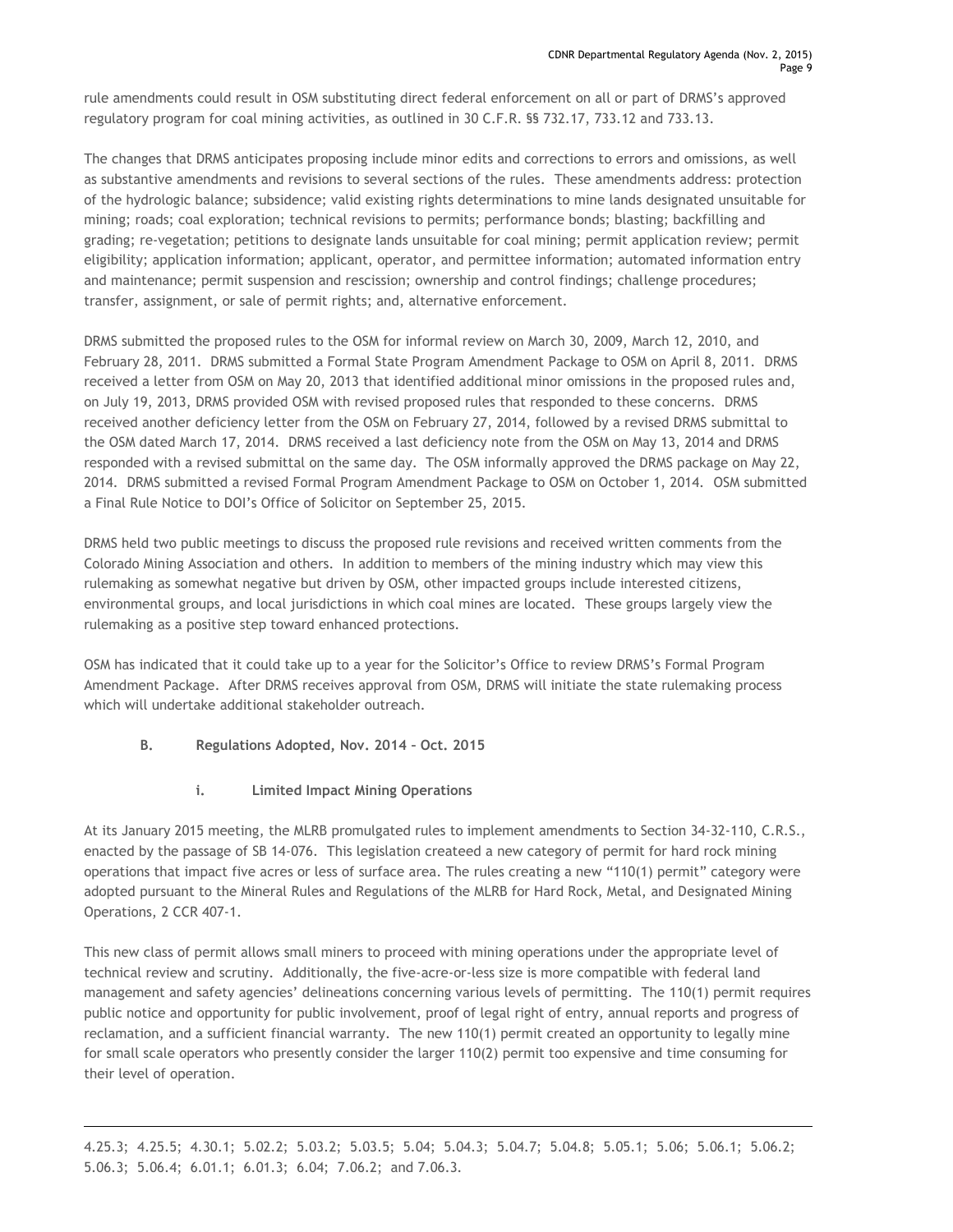#### **4. Colorado Oil and Gas Conservation Commission**

The Colorado Oil and Gas Conservation Commission (COGCC) has statutory authority to conduct rulemaking pursuant to § 34-60-105, C.R.S., and has specific authority to promulgate the rules sicussed below pursuant to § 34-60-106(2)(d), C.R.S.

#### **A. Anticipated Regulatory Calendar, 2016**

**i. Noise**

The Commission anticipates considering amendments to the 800 Series Rules (Aesthetic and Noise Control Regulations) to include maximum permissible noise levels on the db(C) scale. Rule 802.d currently requires an operator to obtain a low frequency noise impact analysis by a qualified sound expert, including identification of any reasonable control measures to mitigate such low frequency noise impact. However, the current Rule does not explicitly establish a maximum for permissible noise levels. A rulemaking to address maximum permissible noise levels could impact individuals and industry to varying degrees. The Commission is currently engaging with consultants on the issue and anticipates proposing rule amendments in the spring of 2016.

# **ii. 900-Series Update**

The Commission anticipates considering amendments to the 900 Series Rules (Exploration and Production Waste Management) to address flaring, the use of unlined skim pits, and a review of the Table 910-1 standards, specifically the standards for Arsenic. The proposed rulemaking could impact individuals and industry to varying degrees. The Commission anticipates that such a rulemaking hearing would commence in the third quarter of 2016.

#### **iii. Wildlife Map Rulemaking**

The Commission, in conjunction with CPW, anticipates that it may propose updates to maps showing, and spatial data identifying, the individual and combined extents of restricted surface occupancy areas and sensitive wildlife habitat areas for greater sage-grouse. This map update follows a 2013 rulemaking that updated maps identifying habitat areas for other wildlife species in Colorado; those updated maps became effective on September 30, 2013. The proposed rulemaking could impact industry, surface owners, environmentalists, ecologists, and sportsmen. The Commission will commence this rulemaking promptly after CPW finalizes updates to the greater sage-grouse habitat maps.

# **iv. Mill Levy Rate Increase for the Oil and Gas Conservation and Environmental Response Fund**

The Commission anticipates that it may consider amending the mill levy rate in 2016. With low oil and gas commodity prices, the current levy rate may not generate enough revenue to support OGCC's basic operations and several oil and gas related activities being conducted by the Colorado Department of Public Health and Environment (CDPHE). Given the State's current budgetary constraints, and the fact that the OGCC's proposal would contribute to the State's TABOR limit by \$3.4 to \$4.5 million, however, the Governor has instructed the OGCC not to raise its mill levy in FY 2015-16. If relief to the State's TABOR situation can be achieved, the Governor would consider allowing the OGCC to move forward with the minimal mill levy increase required to support base operations. The proposed rulemaking would primarily impact industry.

# B. **Regulations Adopted, Nov. 2014 – Oct. 2015**

**i. Penalty and Enforcement Rulemaking**

In December 2014, the Commission adopted rule amendments to implement amendments to 34-60-121, C.R.S., enacted by the passage of HB 14-1356, and Executive Order D 2013-004. This "Penalty and Enforcement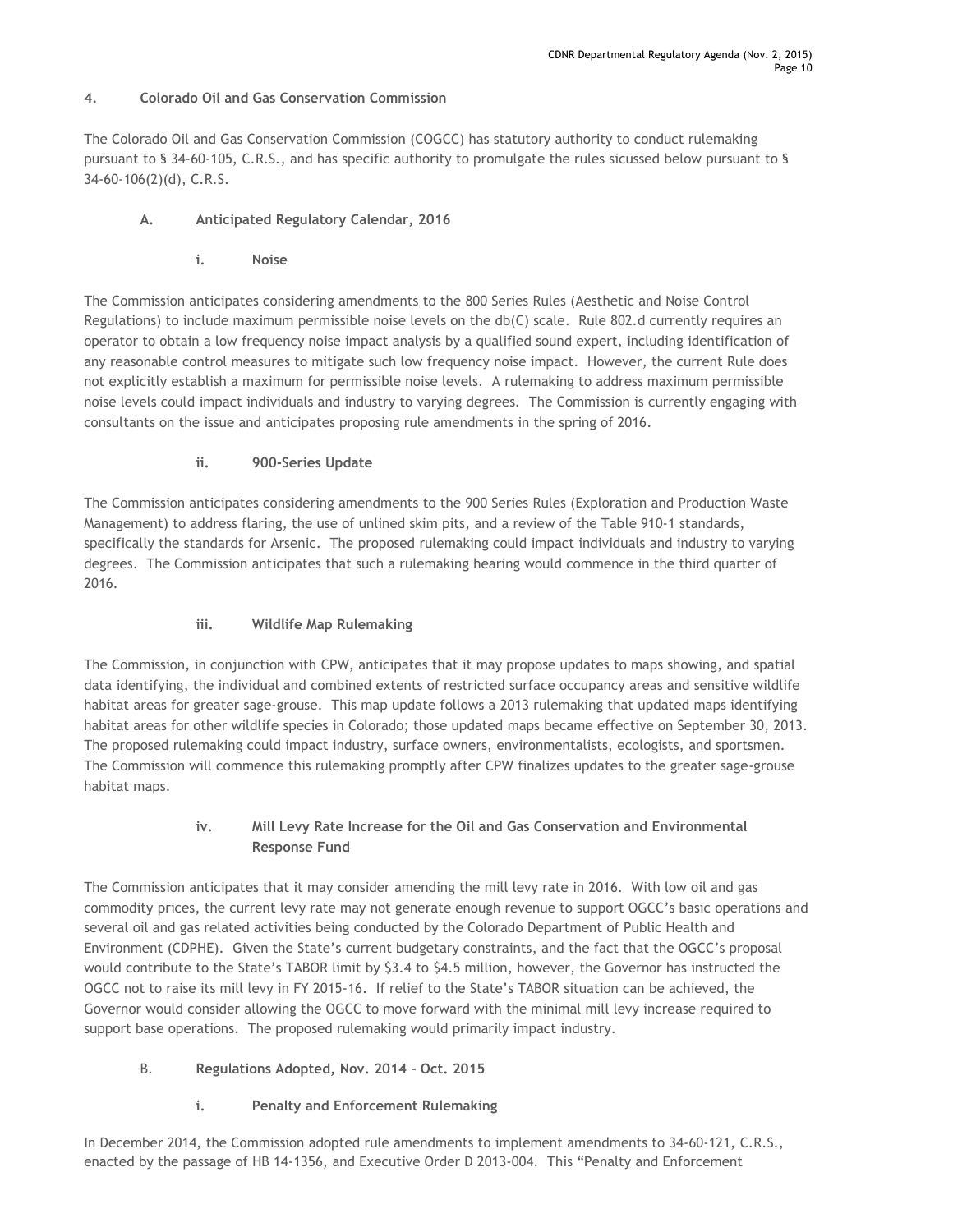Rulemaking" included amendments to Rules 205, 522, 523, 603, 710, and various provisions of the 100-, 300-, 500-, and 900-Series Rules. The amendments modified rule enforcement and penalty assessment procedures, increased allowable penalties, created a penalty matrix, and codified aggravating and mitigating factors the Commission can use to increase or decrease a penalty. The rule amendments were intended to deter noncompliance and encourage operators that are not in compliance to come into compliance quickly and cooperatively. Changes to the Commission's rules as part of the "Penalty and Enforcement Rulemaking" were adopted on December 15, 2014 and on January 5, 2015.

# **ii. Front Range Flood Lessons Learned Rulemaking**

During the September 15, 2014 Commission hearing, the Commission directed staff to hold a rulemaking to address the recommendations in a Commission report titled "Lessons Learned in the Front Range Flood of September 2013." This "Front Range Flood Lessons Learned" rulemaking was designed to consider those recommendations. The changes undertaken in this Rulemaking were to the 100-Series Rules and Rule 603. A definition of "Floodplain" was added to the Rules to clearly identify the area where the new Rule 603.h rule would apply. Operators must comply with the new Rule 603.h only where a government agency or body has officially declared an area to be within a 100 year floodplain at the time of the required analysis. The new Rule 603.h implements many of the safety recommendations for changes to regulations highlighted in the report. Changes to Commission rules approved during the "Front Range Flood Lessons Learned Rulemaking" took effect on March 22, 2015.

#### **iii. Complainant Rulemaking**

Parties to recent Commission proceedings raised legal concerns regarding a complainant's right to compel an Order Finding Violation ("OFV") hearing to override the director's resolution of a complaint. This Complainant Rulemaking modified specific Commission Rules in response to the issues raised, while preserving complainants' ability to bring their concerns regarding the director's action to the Commission. The Commission adopted amendments to Rules 100, 503.a. and 503.b., 521, 522.b. and 522.e., and 528. The Commission's primary purpose in promulgating the Complainant Rules was to address a potential legal infirmity in existing Commission Rules that grants a complainant the right to compel an OFV hearing if the complainant disagrees with either the director's decision not to issue a Notice of Alleged Violation ("NOAV") in response to a complaint, or with the terms of a proposed settlement of an alleged violation. Changes to Commission rules approved during the "Complainant Rulemaking" took effect on August 9, 2015.

# **iv. Governor's Task Force Rulemaking**

The COGCC is currently engaged in a rulemaking to implement two recommendations from the Governor's Oil and Gas Task Force. This "Governor's Task Force Rulemaking" will create new rules in the 300 series that require earlier consultation between operators and local governments regarding the siting of large oil and gas facilities in Urban Mitigation Areas; new rules in the 600 series requiring specific best management practices and mitigation measures for these facilities; and new rules in the 300 series requiring operators to share planning information with some local governments. A formal rulemaking hearing is scheduled to begin on November 16, 2015.

# **5. State Land Board**

# **A. Anticipated Regulatory Calendar, 2016**

The State Land Board (SLB) does not anticipate proposing any new or amended rules in 2016.

# **B. Regulations Adopted, Nov. 2014 – Oct. 2015**

**i. Clean Up Rulemaking**

The SLB conducted a rulemaking to rescind its rules regarding the management of the Stewardship Trust, 2 CCR 409-2 (Rules), pursuant to Executive Order D 2012-002 directing Colorado's state agencies to undertake a periodic regulatory efficiency review of their rules. This "Clean-up Rulemaking" resulted from that review and removed a rule that is duplicative with statute, C.R.S. 36-1-107.5. This statutory provision became effective July 1, 1997 as part of the revision of the State Board of Land Commissioners' (Board) governing statute in the wake of the